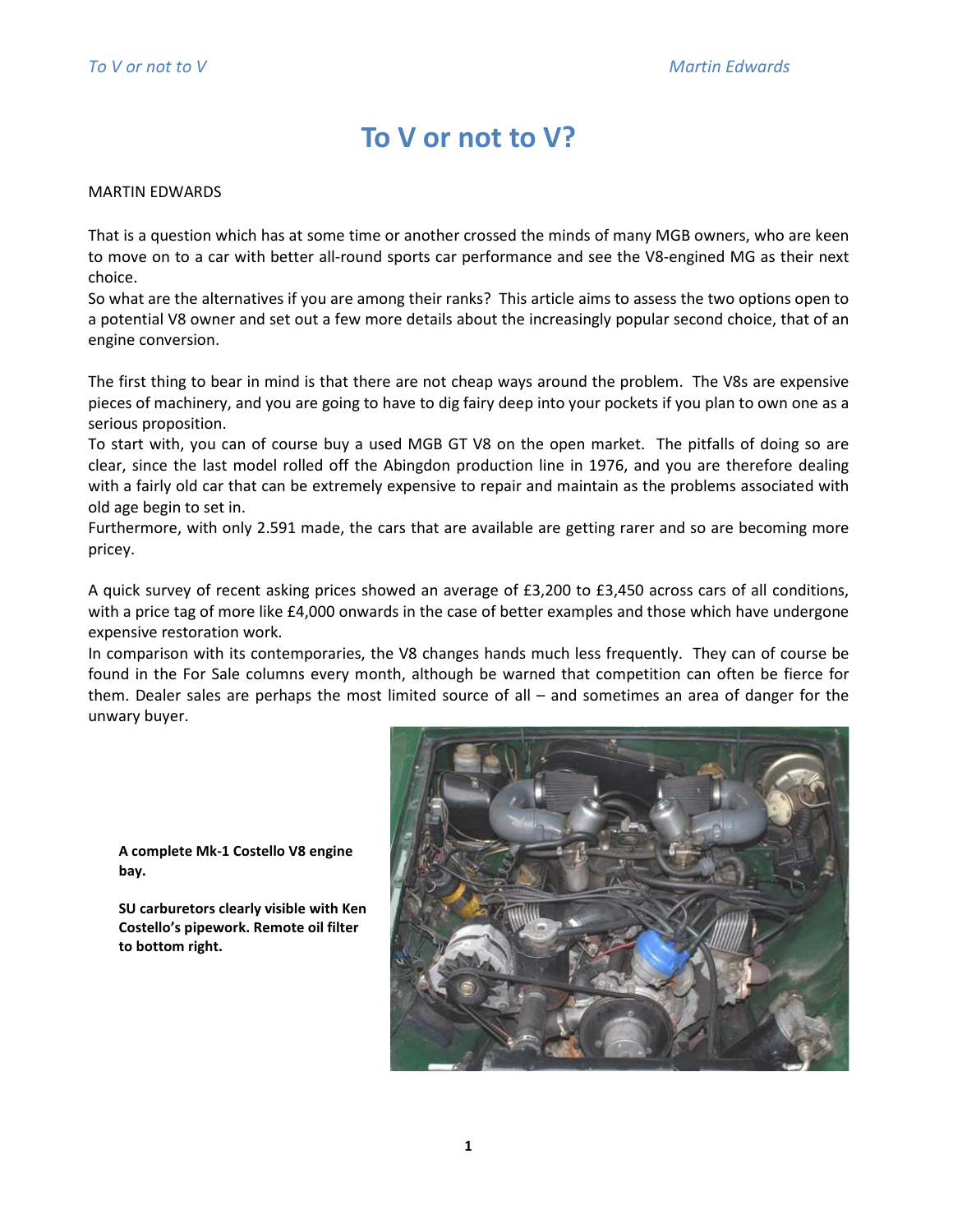The last MGB GT V8 I saw offered for sale on a garage forecourt was a decidedly sorry looking specimen, it s alloy wheels dulled and dirty, its bodywork hastily patched up and the mileage recorded suspiciously low. It could have been mine for £3,000, the dealer informed me. If you are thinking about the second alternative, that of a V8 conversion, first make sure you have an understanding bank manager. With a price tag of around £2,500, the cost is enough to punch a sizeable hole in most wallets.

Furthermore, the bill increases to the £3,500 mark if you own a chrome bumper MGB, since the earlier models require modifications to the engine bay before the mighty V8 unit is shoehorned into place.

What, then, do you get for your money? The conversion process, as carried out by the V8 Conversion Company of Orpington, Kent, is undoubtedly a fairly comprehensive job, involving changes to the standard 1800cc MGB cooling system, clutch, exhaust system and carburetion in addition to the new engine.

The firm also recommends a different rear axle, to give higher cruising speeds, better economy and greater low-speed torque, together with a lowering of the ride height on the rubber bumper models to improve handling. But, concentrating for our present purposes solely on the engine conversion, this is a rough outline of the process by which a bit of fire is breathed into the MGB.



A complete Mk-2 Costello V8 engine bay.

Rear-facing SU carbs and remote oil filter.

On chrome bumper cars, the firm first fits new chassis rail engine mounts and modifies the steering shaft to avoid obstruction to the V8 exhaust manifold, before removing the original radiator mountings and fitting the later type. Both the front pan and front bulkheads are then cut away and the brake light switch resisted. Having completed this first step, the engine bay is ready to take the V8 unit in the same way as the later MGB models.

While the converted car retains its existing four speed overdrive gearbox, it is mated to the new engine by means of an adaptor plate, and the original 1800 B flywheel is machined to take and MGC cover plate. Several MGB GT components complete the modification of the clutch system, and the standard 1800cc starter motor is retained and mounted on the adaptor plate.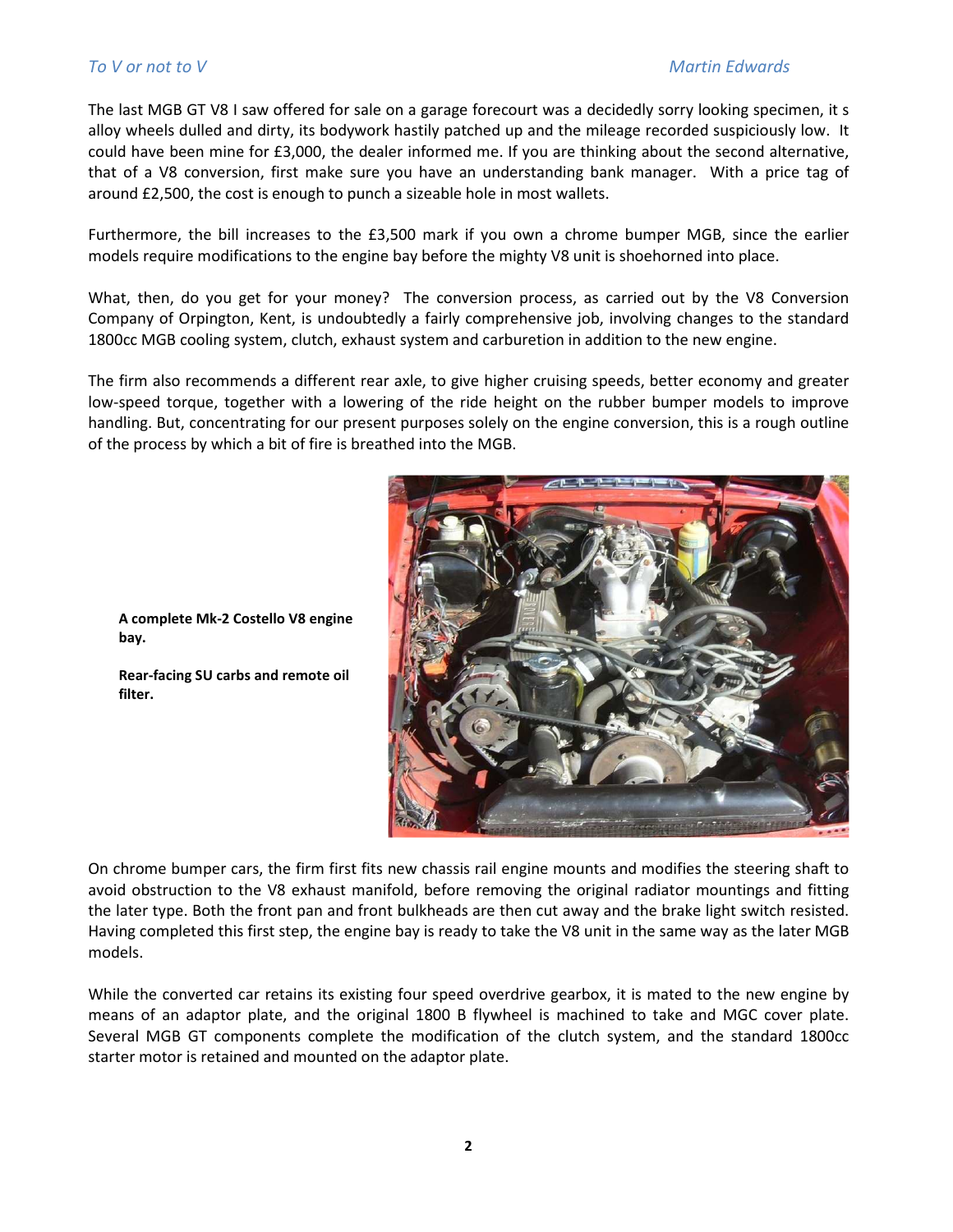## To V or not to V and the V and the V of the Martin Edwards of the Martin Edwards of the Martin Edwards of the Ma

After preparing engine mountings to take the Rover engine, the cooling system is next on the list. An additional cooling fan is fitted, together with either a V8 radiator or modifications to the existing radiator outlets. A Kenlowe control is used to operate the cooling fans, and the top and bottom hoses are from the MGB GT V8.

 A new exhaust manifold is required, before the battle of the bulge is fought out with the carburetion system. MGB owners have in practice showed a marked dislike for the bulged bonnet that is necessary to accommodate the standard Rover system. This being so, an American inlet with an adaptor and twin SU carburetors were installed at first.



A factory MGBGT undergoing conversion to Costello V8 power.

However, these were later abandoned due to poor lower speed torque, and the only easily available system which clears the bonnet was found to be the American duel port Offenhauser inlet and Holley or Carter four barrel carburetor. This system is a little more costly, but overcomes the difficulty.

As with the Abingdon V8s, a remote oil filter is used due to shortage of space, and this is mounted on the inner wing. This, apart from a few other points such as the recalibration of the tachometer, completes the conversion. The result is a car whose advantages become obvious as soon as you get it out on the road – and one which could become a sound investment I time, according to David Vale of V8 conversions.

"The converted cars are much faster than the original V8s, because there were detuned by Leyland. You can also expect a long lifespan from these engines; I think the record is around 145,000 miles. Finding parts for the Leyland cars can also be a problem sometimes; we are rebuilding V8 at the rate of about one a month just now. But the real advantage of the conversion is where the roadster is concerned, because no V8 roadsters were ever built. There is a big market for them, and we have heard of them going for up to £6,000 each," he said.

However, the chances are that most MG owners considering such a move will be largely interested in the difference it will make to performance.

A helpful comparison for them can be found in the days when classic British sports cars were still being manufactured. At that time, in the early 1970s, the originator of the V8 conversion, Ken Costello, used to proudly boast that his cars could out-run Jaguar E-Types up to 100mph, and possessed a theoretical top speed of 140mph. This achievement – possible because of vastly increased BHP and torque and an engine